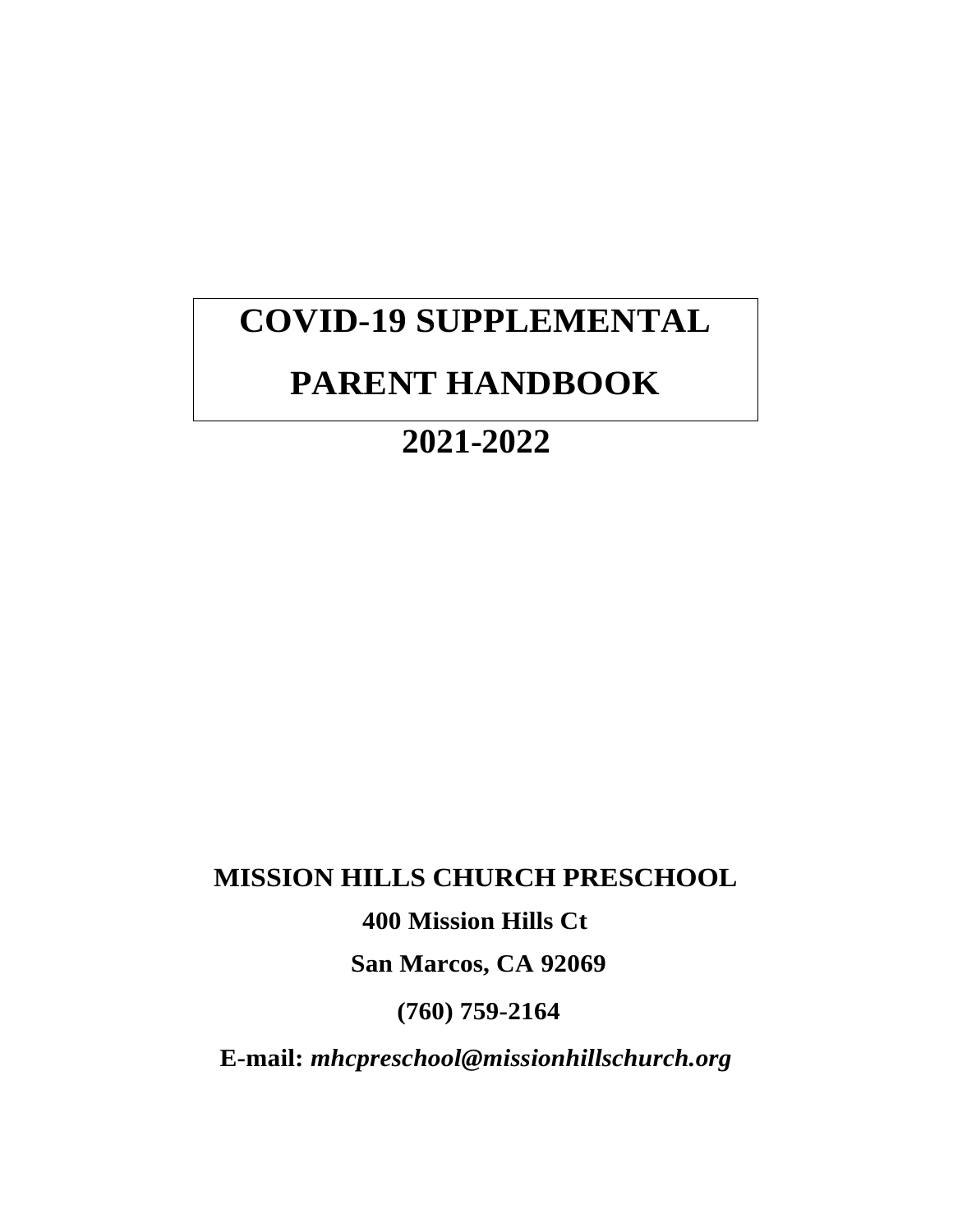Dear Families,

Following are the COVID-19 policies, guidelines and protocols we are implementing for the 2021- 2022 school year. These include rules mandated and/or recommended by California Department of Social Services, County Public Health, and the CDC. This COVID-19 Supplemental Handbook is intended to be used in conjunction with the Parent Handbook provided on the preschool website.

This supplemental handbook will be effective for as long as is deemed necessary. It is important for all of us to be vigilant to ensure the safety of students, families, and staff. Therefore, we urge you to avoid or limit unnecessary exposure to help everyone stay healthy and continue school uninterrupted. **PLEASE NOTE**: There are no refunds or credit given during the regular school year for absences, illnesses, vacations, or school closures due to natural disasters, weather or public health emergencies/pandemics which may cause a temporary classroom closure.

*Please read each item carefully, sign and return the last page (pg. 7). If you have any questions or need clarification, feel free to contact us.*

# **UPDATED SICK POLICY (COVID-19) SEPTEMBER 2021**

To ensure the continued good health of everyone at Mission Hills Church Preschool we have adopted the following policy in response to ongoing coronavirus developments. This is a supplement to our everyday policy on childhood sickness.

Parents and staff must disclose if anyone in their household has symptoms of COVID-19 including cough, shortness of breath or difficulty breathing, fever, chills, muscle pain, sore throat, loss of taste or smell, nausea, vomiting, or diarrhea.

# **CHILDREN WITH SYMPTOMS OF COVID-19**

We conduct health checks daily. If a child is identified with any of the following symptoms at morning drop off, they will not be admitted to the building.

- Fever with or without chills
- Cough
- Shortness of breath
- Runny nose
- Sore throat
- Nausea, vomiting, or diarrhea
- Fatigue
- Headache
- New loss of taste/smell
- Muscle or body aches
- Poor feeding or poor appetite

**Children must be well to attend preschool. We ask that you do not send your child to school if they have any of the above symptoms. Keep sick children home until symptoms have improved and they are fever free without medication for 24 hours**.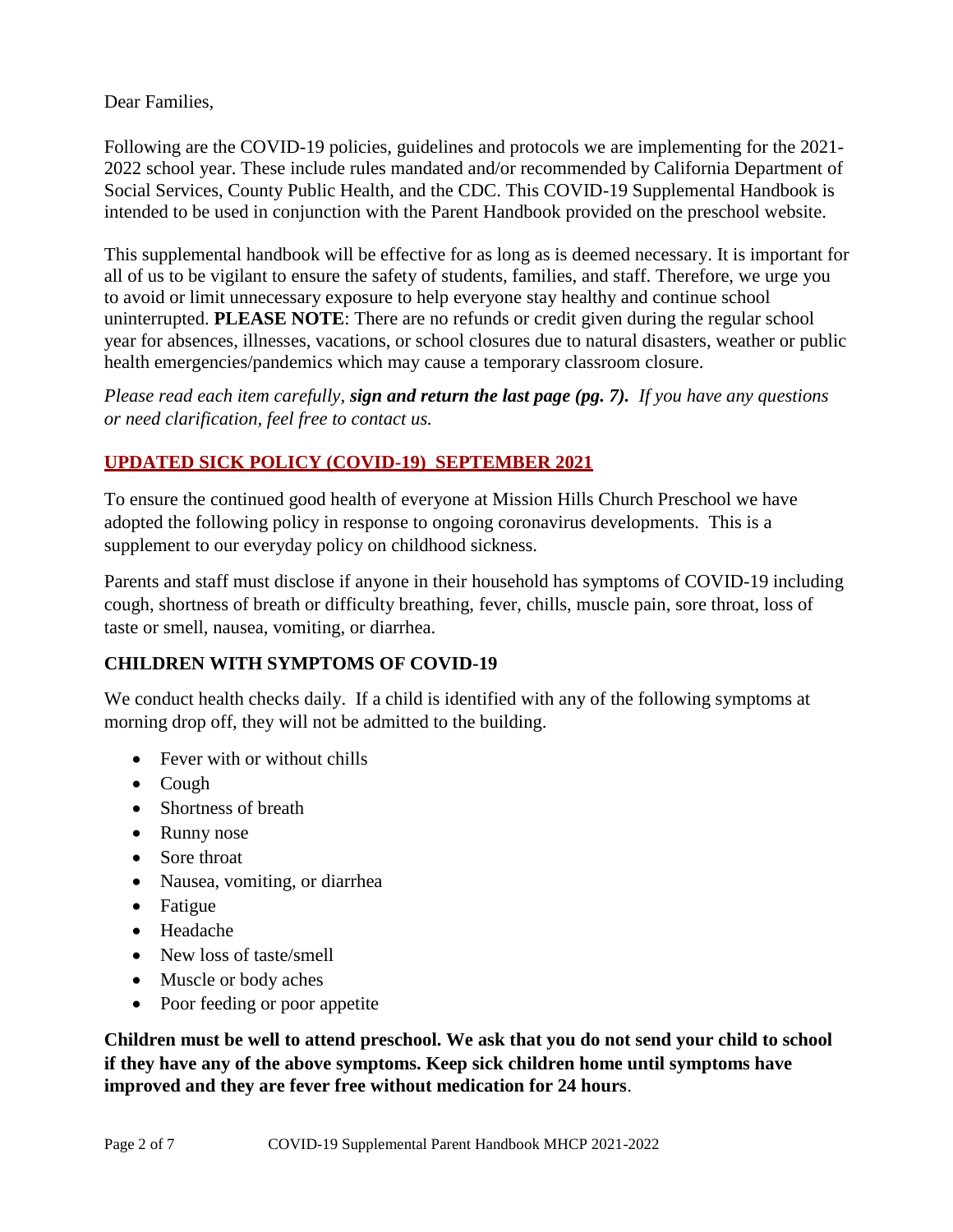**PLEASE NOTE:** If a child develops or displays any of the above symptoms at school, we must adhere to the mandates of the Fever/COVID-19 Symptom Decision Tree put together by Health and Human Services, Department of Public Health, and CA Childcare Licensing Department found here:

[https://www.sandiegocounty.gov/content/dam/sdc/hhsa/programs/phs/Epidemiology/covid19/Community\\_S](https://www.sandiegocounty.gov/content/dam/sdc/hhsa/programs/phs/Epidemiology/covid19/Community_Sector_Support/ChildCareServices/Childcare%20COVID%20Decision%20Tree.pdf) [ector\\_Support/ChildCareServices/Childcare%20COVID%20Decision%20Tree.pdf\)](https://www.sandiegocounty.gov/content/dam/sdc/hhsa/programs/phs/Epidemiology/covid19/Community_Sector_Support/ChildCareServices/Childcare%20COVID%20Decision%20Tree.pdf)

The child will be immediately excluded from the classroom and taken to the office area for isolation. The child may be required to wear a disposable facemask. Parents of the child will be notified to pick up immediately. The child may return once the following conditions have been met:

> They have received a Negative PCR test (proof of negative result required) **AND** they have been fever-free for at least 24 hours without the use of a fever-reducing medication **AND** symptoms have improved.

**OR**

 At least 10 days have passed since symptoms first appeared **AND** they have been fever-free for at least 24 hours without the use of a fever-reducing medication **AND** symptoms have improved.

## **OR**

 A physician may send a letter of clearance to return to school if a child has a diagnosis other than COVID-19 and symptoms have improved.

The school will contact the Health Department and the Licensing office for additional guidance if appropriate.

# **CONFIRMED CASE OF COVID-19**

If a child is confirmed to have COVID-19, parents will need to follow guidelines for self-isolation during the recovery period. The child can return to school when he or she has met the CDC criteria for discontinuation of home isolation.

If a child is a "close contact" of a confirmed COVID-19 case, then follow the Public Health Department recommendations for quarantine which at this time is 14 days from last exposure to the person with the positive case.

If there is an exposure in the preschool, the school will follow Health Department recommendations to close the class or classes affected and undergo thorough cleaning and sanitizing.

# **COMMUNICATION WITH PARENTS ABOUT HEALTH RISK**

If the child was sent home at drop off or the child was kept at home and symptoms are determined to not be COVID-19 related, the school will not consider that the other children and staff in the school have been exposed and no further communication with families will be necessary.

If a parent contacts the school to report a confirmed COVID-19 case, the director will investigate to determine which classes were affected and parents will be notified immediately following consultation with the Health Department.

Page 3 of 7 COVID-19 Supplemental Parent Handbook MHCP 2021-2022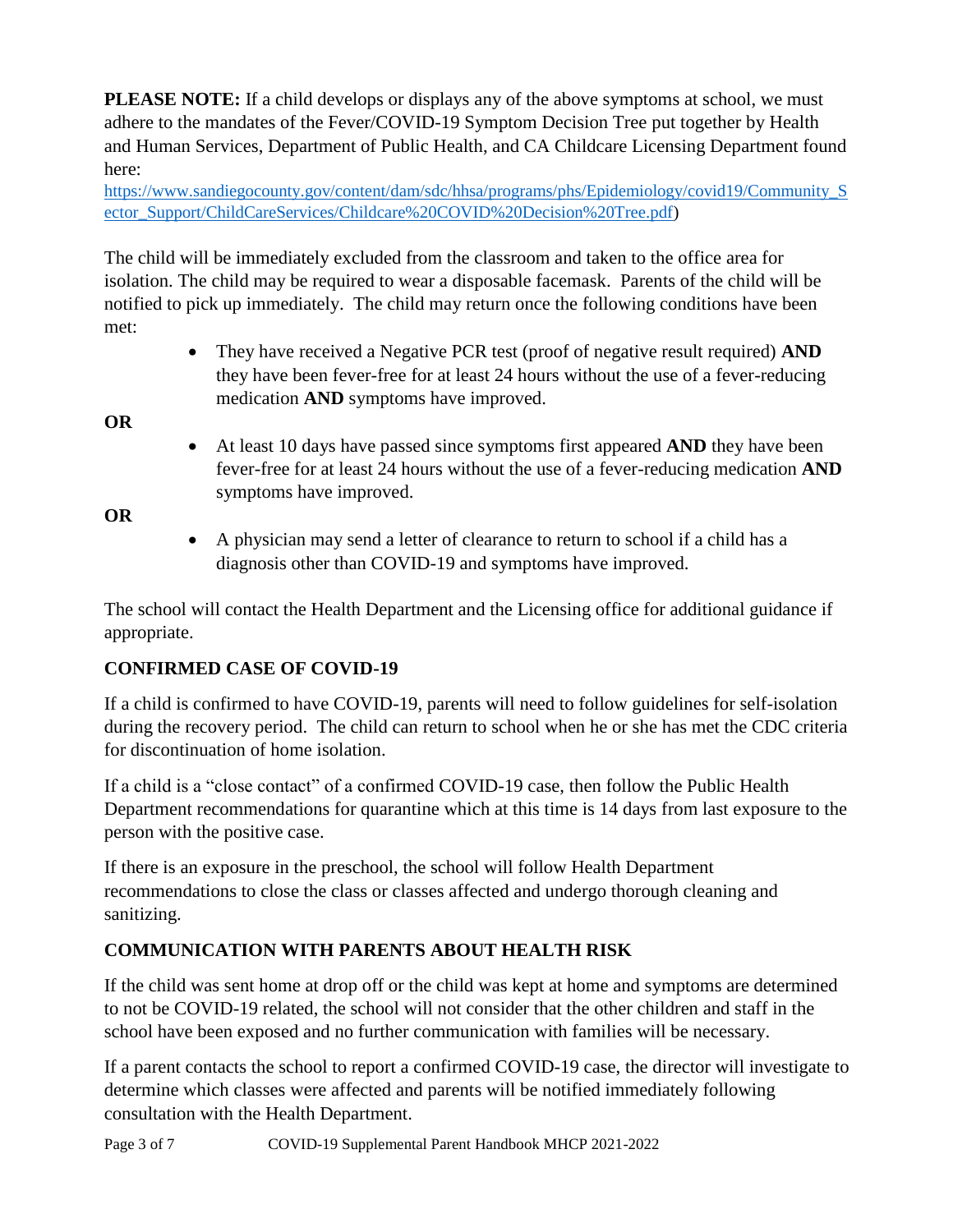Parents notified during the day about an exposure must be prepared to arrange for immediate pick up of their child from care and for self-quarantine at home.

Parents may not contact another childcare facility to arrange for care during the self-quarantine period, as this will cause other potential exposures.

# **PROTOCOLS**

We kindly request your cooperation in adhering closely to all our protocols to ensure the health and safety of children and staff. Noncompliance that could compromise health & safety will result in immediate suspension of services.

# **SAFETY MEASURES TO MINIMIZE CONTACT & HANDLING:**

- Per the COVID-19 updated guidance (dated July 9, 2021), childcare workforce is required to wear face coverings while present at the childcare facility. We strongly recommend that children wear facemasks indoors. Teachers will assist in their safe and appropriate use if needed. Face coverings and/or visors will be sent home daily for washing.
- All open food items, juice, etc. must be discarded before entering the school.
- No lunchboxes or water bottles will be allowed in the preschool during this time.
- Lunches should be sent in a paper bag, Ziploc, or other disposable bag that will be thrown away at the end of lunchtime.
- Water is readily available throughout the day in classrooms and during outside play with disposable cups for sanitary purposes.
- Snacks and water bottles/cups from home will not be accepted.
- To limit handling and for easy identification, all personal belongings need to be in clear, sealable Ziploc or storage bags labeled with child's full name. No backpacks or lunch pails are permitted.
- A fitted crib sheet and seasonally appropriate linen for covering need to be in sealed bags. No overly bulky items (large Ziploc/storage bags are suggested).
- Do not share toys or unauthorized personal items from home.
- All personal belongings should fit inside child's cubby.

# **DISCUSSING SOCIAL DISTANCING WITH CHILDREN AT SCHOOL**.

We have reconfigured class spaces to include proper social distancing and ratios. Teachers discuss, model, and role-play what social distancing looks like and give frequent verbal reminders regarding hand washing, proper etiquette for sneezes, coughs, etc.

We teach, model, and reinforce healthy habits and social skills:

- Not to share food or drinks.
- Practice frequent hand washing.
- Use their own supplies when available and put them away immediately after use.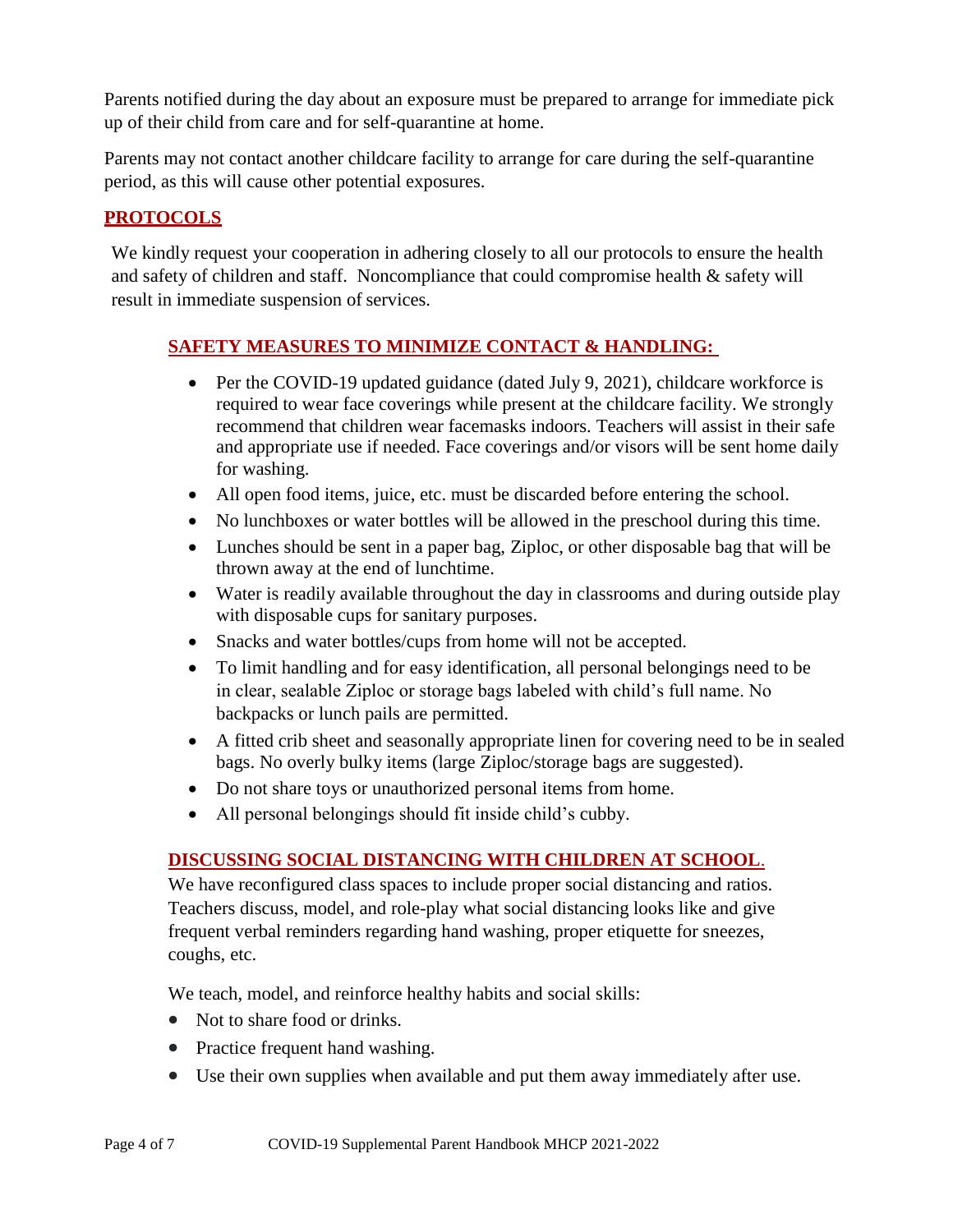- Use tissue to wipe noses and to cough inside their elbow or neck of the shirt.
- If they are feeling unwell, to inform the teacher immediately.

## **RATIOS & CLASS SIZES:**

We follow current California Community Care Licensing Title 22 regulations ratios of 1:12. We also follow Licensing recommendation of keeping class sizes as small as possible.

## **DROP OFF & PICK UP PROTOCOL:**

#### **DROP OFF: 7 – 9am**

**PICKUP TIMES: Half day / 11:30am**

**Lunch Bunch / 12:30pm**

**Full Day / 3:30 – 5:15pm**

**Pickups later than 5 minutes will incur a fee of \$1/minute**

## **The above listed times are STRONGLY ENCOURAGED, if you must drop off or pick up outside of the allotted times, please call the preschool directly so we can assist you.**

- 1. Sign in and sign out sheets are on the carts by the front door.
- 2. Children will undergo a daily visual wellness check and temperature check at the entrance. Health questions will be asked if warranted. Once cleared, a staff member will walk them inside and sanitize their hands before joining their group.
- 3. Families should sanitize their hands before dropping off and prior to arriving for pick up.
- 4. To minimize delays at the entrance, please have all your properly labeled personal belongings, with instructions ready to hand over to staff.
- 5. Maintain social distancing between other families and wear face coverings at the time of pickup and drop off.
- 6. At this time, only children will be allowed inside the facility.

## **CLEANING PROTOCOLS & PROCEDURES**

Our protocols follow these daily procedures:

- 1. All classrooms and facility spaces are maintained to the highest sanitary standards with CDC and DSS requirements being the minimum standard.
- 2. Classroom toys and furniture are sanitized daily.
- 3. All indoor and outdoor play structures and furniture are cleaned and sanitized daily.
- 4. Children and staff wash their hands frequently especially before meals, after restrooms, group play, etc.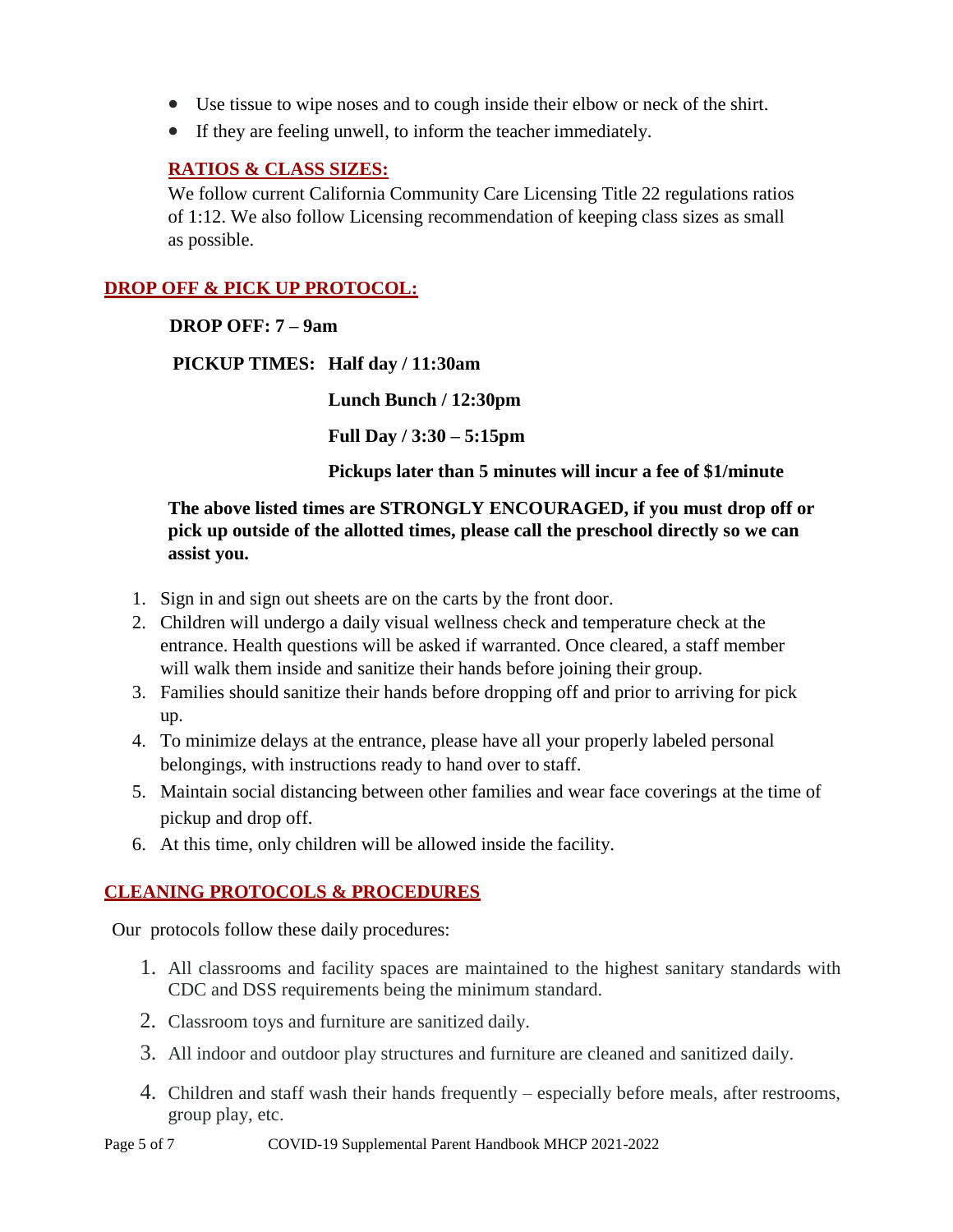5. After hours: a professional cleaning service disinfects and deep cleans the entire facility, toys, carpet and floors daily, using hospital grade disinfectant.

Please note that our procedures, rules, and schedules may change with minimal advance notice as we try to keep up with the rapidly changing Federal, State, and County Health measures and directives. We will do our best to inform you immediately should we need to make these changes. The Facility reserves the right to refuse services to families who refuse to comply with these guidelines.

Although the school will adhere to all State, County and CDC health guidelines, COVID-19, as you all know, can be spread by asymptomatic persons or exposures outside of the facility that cannot be controlled, traced, or contained by us. As such, please be advised that it is your responsibility, and we kindly request, that you and your family adhere to all State, County, and CDC health guidelines issued in reference to COVID-19.

We mandate that if you, your child, or family member develops COVID-19 symptoms or have been exposed to COVID-19 symptoms, to immediately inform us so our management can take the necessary precautions to ensure safety of our students and staff. Please understand that our school management and our staff cannot be held accountable for the contracting of COVID-19, if these health-related guidelines are not adhered to with care and diligence by you and your family.